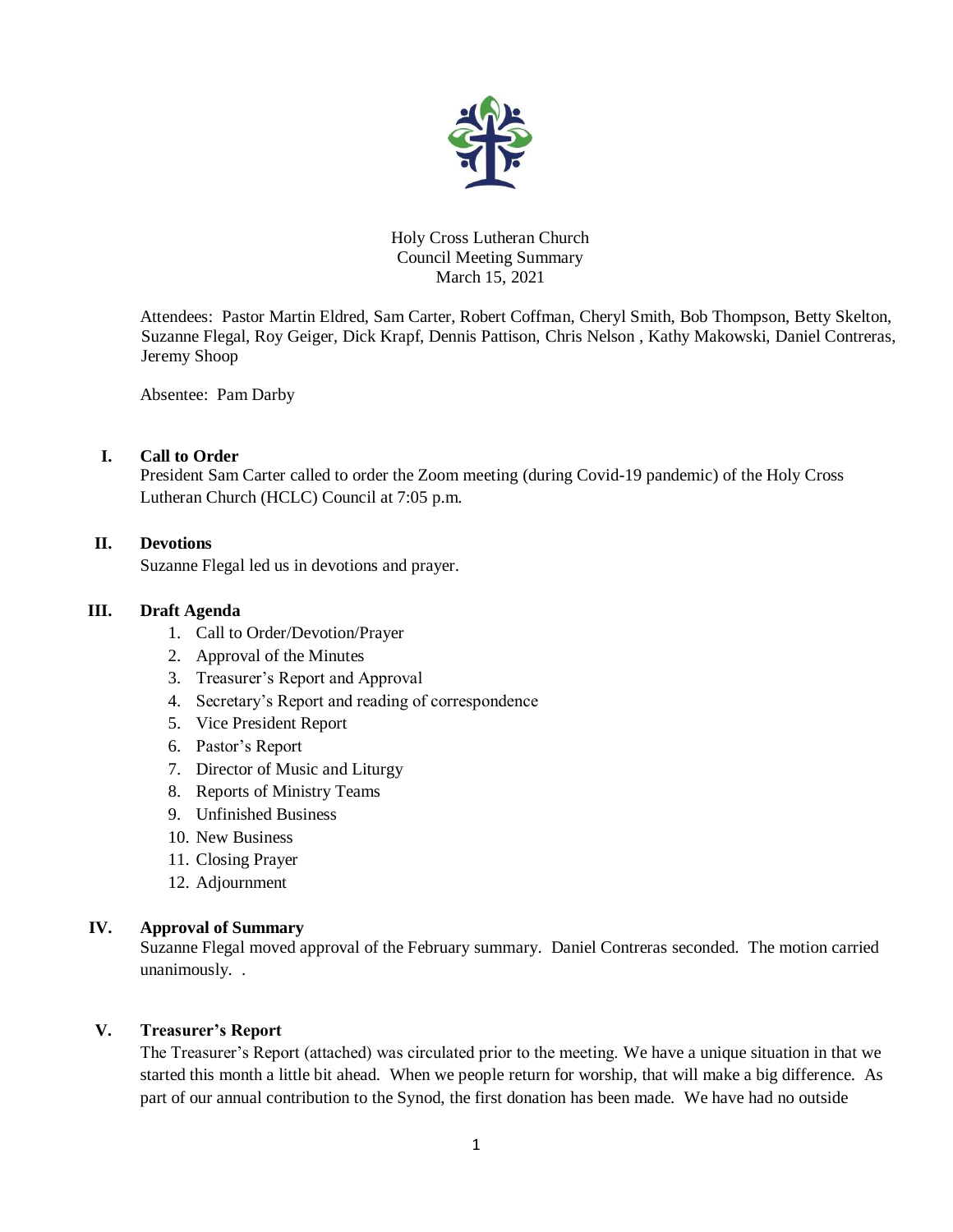assistance and we're holding on. Dick Krapf asked if we need to repay the PPP. Bob said it is a complete wash and we do not need to repay. Bob also stated that we are not eligible for another PPP.

## **VI. Secretary's Report**

The Secretary had no report. Jeremy requested the secretary send out thank you notes to the Worship Team members who have been assisting with services during the pandemic. He will send a list to Cheryl with a note about what he would like noted. It was also requested that Suzanne Baggett be included to receive a thank you note.

### **VII. Vice President's Report**

The Vice President's Report (attached) was circulated by Rob Coffman prior to the meeting. Rob will send an email to Council for appointments to the Audit Committee. Suzanne Flegal said there could be a caveat if one person goes against the nomination, then there must be a council meeting. The Constitution was changed to accommodate email voting. Sam said that we need to make sure our policies and procedures are being followed.

### **VIII. Pastor's Report**

Pastor Martin said that looking at the year, it's clear that it would be nice to go back and do the things we used to do. He has talked with Bishop Ortiz about how things have changed. Leadership is working together in unchartered territory. As far as reformation, Pastor Martin thinks we are at that place right now. We are seeing new opportunities to bring people into our fold. We are Easter people. We have a great opportunity and it is a great time to be the Church.

# **IX. Director of Music and Liturgy**

Jeremy reported that The Kids Zoom Worship is set to go and will be held monthly. He said the kids are good at using the computer. Jeremy wants the worship team recognized to let them know how much they are appreciated.

#### **Ministry Teams**

Evangelism – Roy Geiger thanked Deb Reilly and the others who are sending out notes as part of the Card Brigade. Roy is working with Jeremy to get some banners for Easter services. The SterlingFest has been moved from May  $15<sup>th</sup>$  back to Saturday, October  $9<sup>th</sup>$  due to ongoing COVID concerns.

Worship and Music – No report. Sam brought up Subsplash. Sam and Jeremy thought it might be an intro to our website so that everything would have the same look. We need to get a platform in place.

Christian Education – Betty Skelton had no report, but said we should pray for good weather on Palm Sunday and Easter.

Stewardship – Chis Nelson met with Pastor Martin to get some ideas to make sure we don't backslide on Stewardship.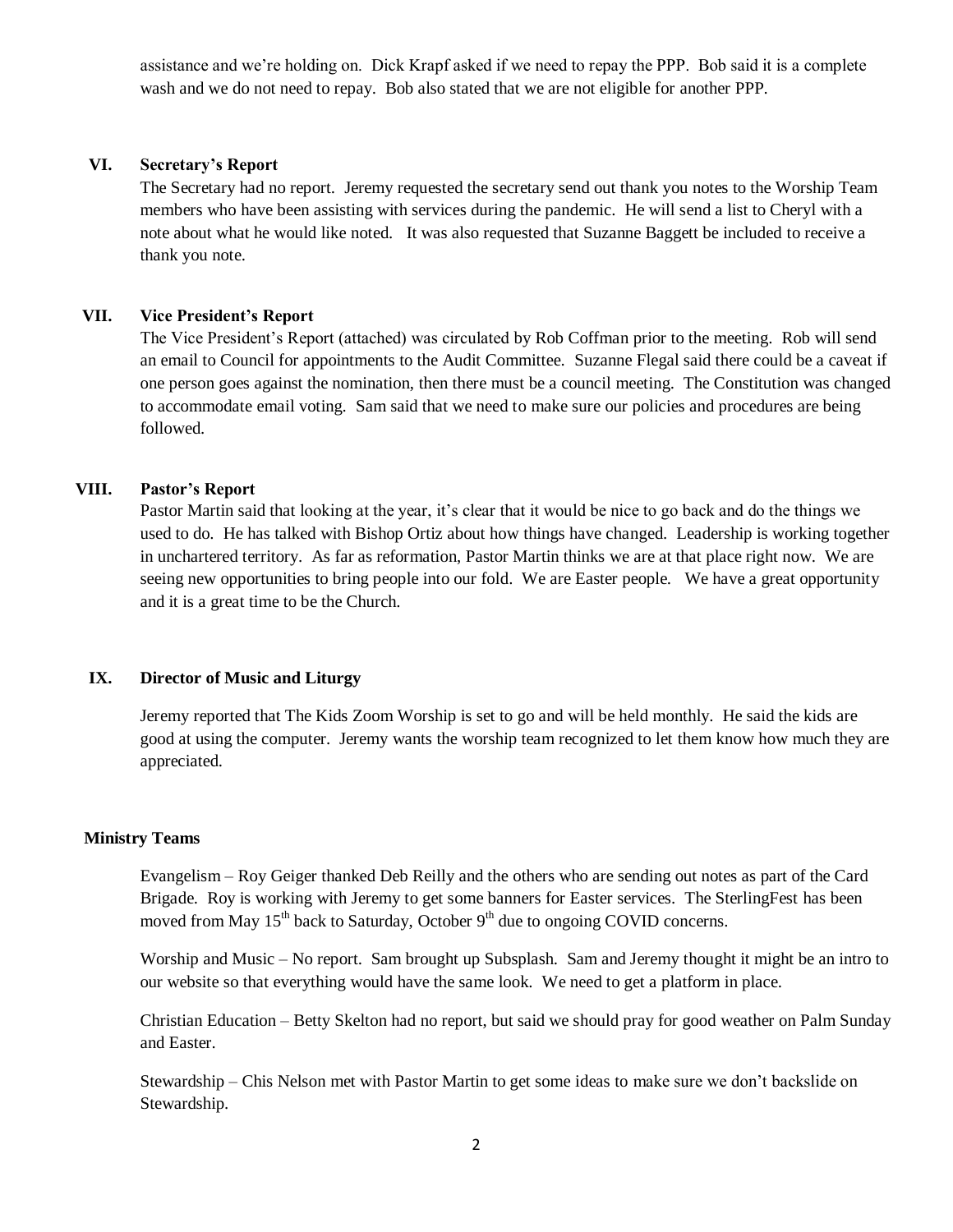Personnel – Dick Krapf updated info on taxes for Teresa Easterly and Social Security for Beatrice. He brought up a Ministry after COVID webinar and will send info to the Council. Pastor Martin mentioned that Katy Moran was paid through the grant from the Synod when she filled in for her him while he was on a mini-sabbatical.

Youth – Daniel Contreras has no report.

Outreach – Suzanne Flegal circulated a report prior to the meeting. The idea of creating a pantry library for the needy on church grounds was brought up. The location was discussed and it was thought that being closer to the road would bea better location than having it close to the church doors. Suzanne asked who would maintain it. Suzanne will follow up for more detail. We need to think this through. Suzanne thinks we could do a community recycling day. Pastor Martin said that his former church did it on Earth Day as an outreach program in May. Suzanne will look into options. Suzanne received an email from Herndon Cares. Details are mentioned at the top of her report.

#### **Unfinished Business**

None

#### **New Business**

Chris Nelson asked if there are limits on using the parking lot for a bike rodeo. Roy said if we stay within the COVID guidelines, we should be able to do that. He suggested partnering with Herndon Police Department to include bike safety. He said we should check with our insurance company as well. This may be something that Daniel could participate in with the youth group. Pastor said that he thought this would be great outreach for the community.

Pastor Martin was approached by a tour bus company asking to use our parking lot to park their buses. Pastor Martin sent the proposal around. He said they have two buses and currently park the buses at a church in Great Falls. They would give us a free tour once a month as compensation for parking here. The main supervisor lives across the street from the church and it would be convenient for him to park the buses here. He needs an answer soon. Rob Coffman will check with the insurance company and BBB. There is no business address listed, only an apartment number. Some things would need to be put in writing and changed on our policy.

### **Adjourn**

The meeting ended with a closing prayer by Pastor Martin. Suzanne Flegal made a motion to adjourn at 8:07 p.m. Daniel seconded. The motion passed unanimously.

#### **REMINDERS:**

#### Devotions

April – Rob Coffman May – Bob Thompson